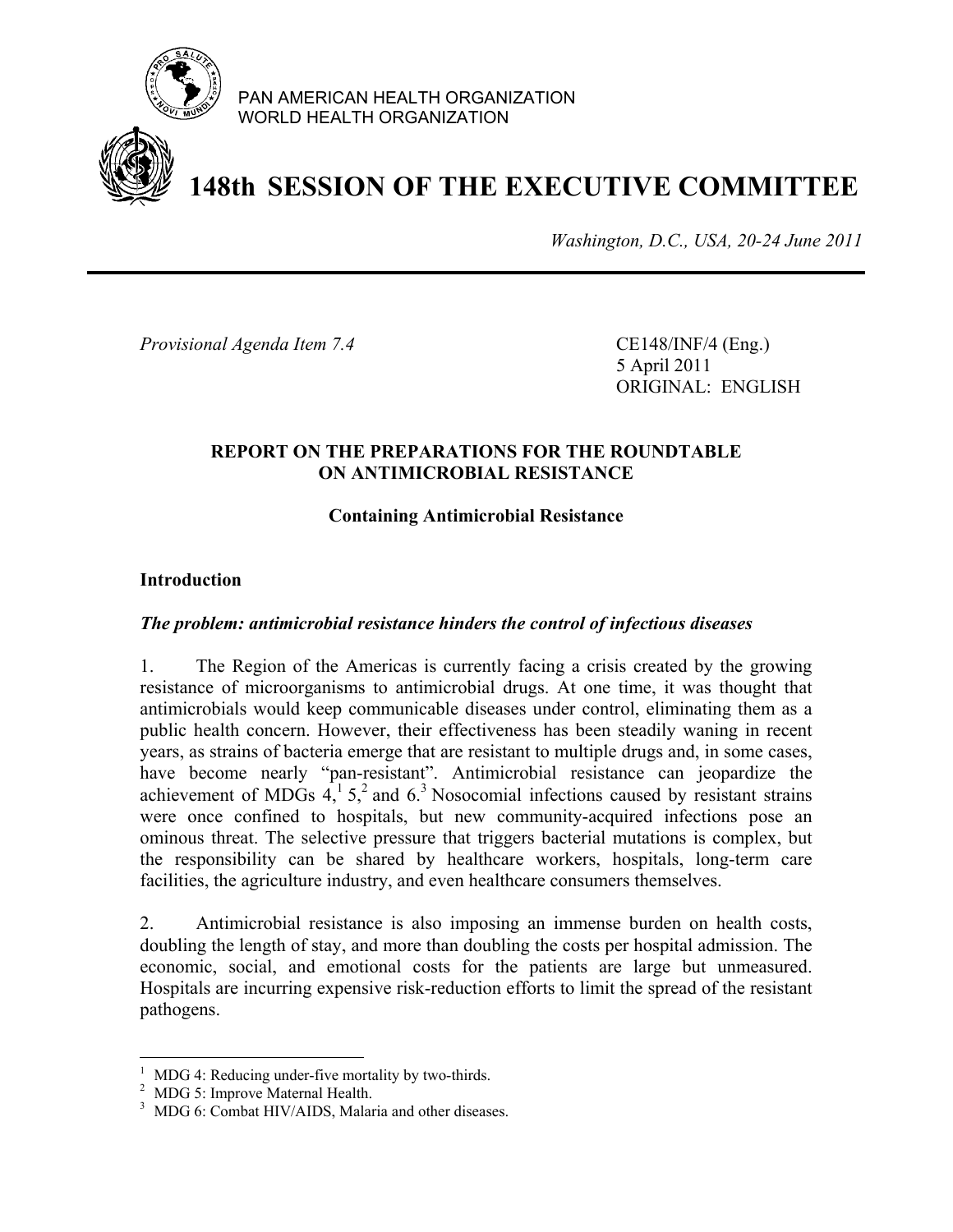CE148/INF/4 (Eng.) Page 2

#### *Antimicrobial resistance and the consequences for public health in the Americas: higher mortality; higher morbidity, and higher health expenditure*<sup>4</sup>

3. In Guatemala, for example, the excess cost of treating a single case of ventilatorassociated pneumonia in adults was US\$ 1,500, and for neonatal pneumonia, \$1,200. During the study year, the hospital where the study was conducted had 60 cases of ventilator-associated pneumonia among adult patients, which raised the cost of patient care due to a single nosocomial infection by  $$90,000$  in a single year<sup>5</sup>. The following topics will be expanded in the background paper for the debate that will be added for discussion during the Directing Council.

- (a) Extent and trends in antimicrobial resistance in the Americas. Data from the "Latin American Antimicrobial Resistance Network" for 2000-2009 showed an increase in the resistance of both community and nosocomial pathogens, such as methicillin-resistant *Staphylococcus aureus* (*MRSA), Streptococcus pneumoniae, Escherichia coli, Haemophilus influenzae, Acinetobacter, Enterobacter, Shigella,*  and *Pseudomonas aeruginosa.*
- (b) Factors related to the development of antimicrobial resistance:
- quality of drugs;
- improper use of antibiotics by prescribers, dispensers, and consumers/community;
- misuse of antibiotics in agriculture and other areas of the food industry, such as aquaculture.
- (c) Association with poverty. In low-resource settings, factors such as inadequate access to effective drugs, the unregulated dispensing and manufacture of antimicrobials, and truncated antimicrobial therapy due to cost considerations are contributing to the surge in multidrug resistant organisms. In the Americas, poverty-driven practices such as self-medication (e.g. medication-sharing, the use of "leftover" antibiotics), and the purchase of drugs of questionable quality are likely contributing to antimicrobial resistance.

4. PAHO, in support to the countries to address the problem of antimicrobial resistance has adopted a multifaceted approach: (a) surveillance of resistance; (b) hospital infection surveillance and control; (c) strengthening of country capacity to contain

1

<sup>4</sup> Pan American Health Organization. Costo de la infección nosocomial en nueve países de América Latina (Cost of nosocomial infections in nine countries in Latin America). Salvatierra-González, MR, editor [Internet]. Washington (DC), US: PAHO; 2003 (Document OPS/DPC/CD/271/03) (In Spanish) [cited 2011 April 1]. Available from:

http://www.paho.org/Spanish/AD/DPC/CD/eer-amr-costo-infecc-hospital.pdf. 5 Idem.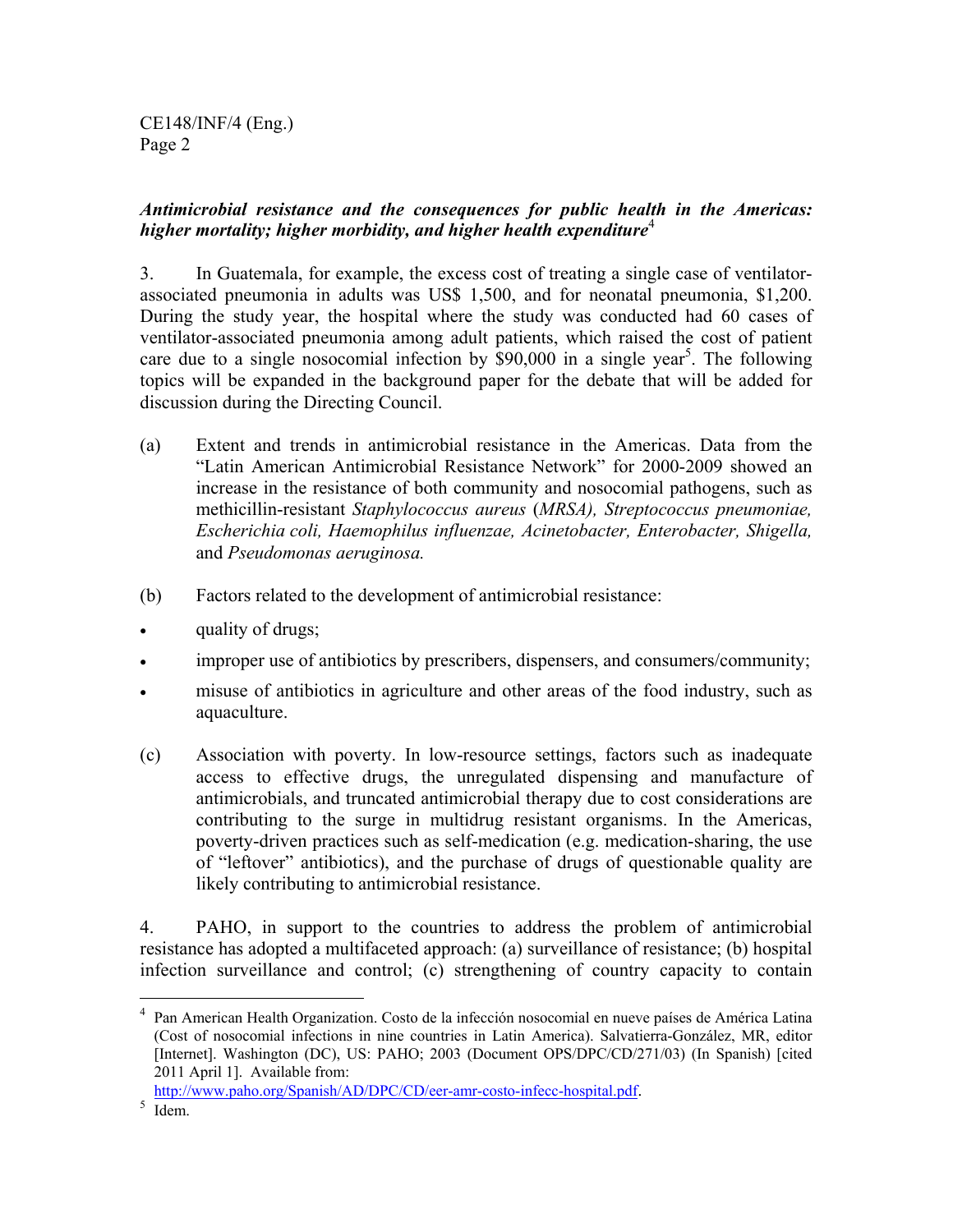antimicrobial resistance in the health care setting and control healthcare- associated infections; and (d) promotion of the rational use of medicines, including antimicrobials.

5. This Roundtable is a response to the need to facilitate and promote a broad, indepth discussion with the health authorities of the Member States on the socioeconomic impact, lessons learned, and successful strategies for meeting the goal of containing antimicrobial resistance, which will allow for more cost-effective control of communicable diseases and decrease the infectious risks associated with health care.

#### **Background**

6. The 41st Directing Council adopted Resolution CD41.R14 (1999) on *Emerging and Reemerging Infectious Diseases and Antimicrobial Resistance*, which resolves in paragraph 1: "To urge the Member States to review the policies and legal mechanisms governing the rational use of antimicrobials, with a view to introducing changes aimed at controlling the growth of resistance to these drugs."

7. The World Health Assembly, in resolution, WHA.58.27 (2005), requested the Director-General to expand and strengthen the provision of technical support to Member States in order to accelerate the implementation of resolutions WHA51.17 (1998), and WHA54.14 (2001) concerning the containment of antimicrobial resistance. It also noted that the strategy for the containment of antimicrobial resistance had not been widely implemented and reemphasized the need for a comprehensive, integrated national approach to promoting the containment of that resistance.

8. This year's World Health Day is devoted to antimicrobial resistance to offer a valuable conduit for ensuring that measures that can reduce and prevent the spread of often lethal drug-resistant forms of disease are established and enforced.

#### *Objectives*

- To analyze and assess the socioeconomic impact of antimicrobial resistance and healthcare-associated infections on health and identify strategies and sources of financing to reduce risks in hospitals and communities.
- To share lessons learned in the surveillance and containment of antimicrobial resistance in the Member States.
- To strengthen coordination and cooperation among the health sector, technical, and financial partners, nongovernmental organizations, professional associations, civil society, and other sectors to tackle antimicrobial resistance.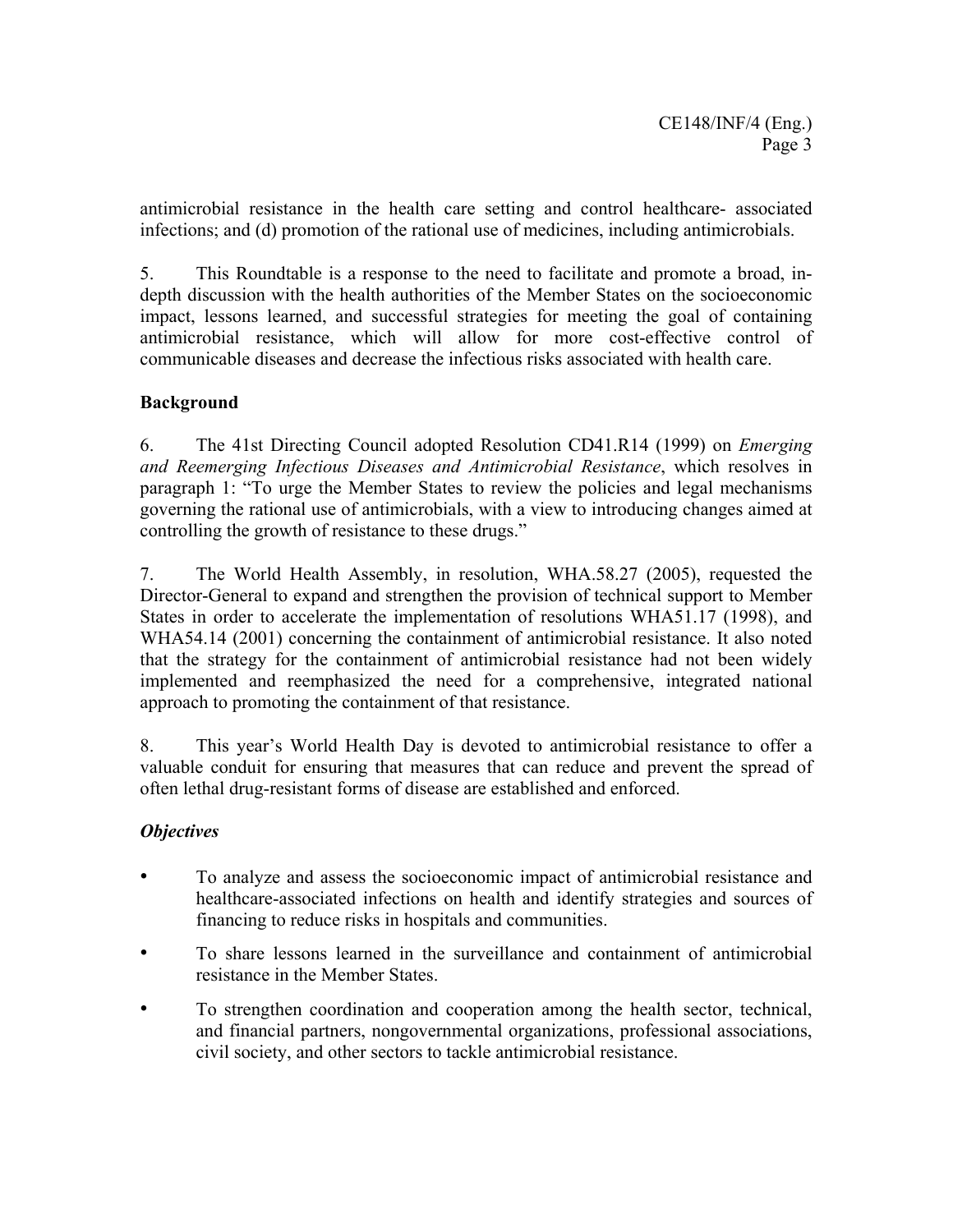CE148/INF/4 (Eng.) Page 4

# **Roundtable Structure**

| <b>Containing Antimicrobial Resistance</b> |                                                                                                                  |  |
|--------------------------------------------|------------------------------------------------------------------------------------------------------------------|--|
|                                            | Keynote Address: Antimicrobial Resistance: Implications for Global Health                                        |  |
| Speaker (to be determined)                 |                                                                                                                  |  |
| (20 minutes)                               |                                                                                                                  |  |
| <b>Discussion Panels: (90 minutes)</b>     |                                                                                                                  |  |
| <b>Discussion Group 1</b>                  |                                                                                                                  |  |
| Subject:                                   | The Health, Social, and Economic Impact of Antimicrobial<br>Resistance                                           |  |
| Moderator:                                 | President, Directing Council                                                                                     |  |
| Presentation of                            | TBD <sup>*</sup>                                                                                                 |  |
| the                                        |                                                                                                                  |  |
| Discussion Item                            |                                                                                                                  |  |
| Discussion                                 | Burden of healthcare-associated infections.                                                                      |  |
| Guide:                                     | Cost-effectiveness analysis.                                                                                     |  |
|                                            | Indirect consequences of AMR in health care (treatment of<br>oncology patients, use of second-line antibiotics). |  |
| <b>Discussion Group 2</b>                  |                                                                                                                  |  |
| Subject:                                   | The extent of antimicrobial resistance in the Region and its trends:<br>Data for action                          |  |
| Moderator:                                 | Vice President, Directing Council                                                                                |  |
| Presentation of                            | TBD*                                                                                                             |  |
| the                                        |                                                                                                                  |  |
| Discussion Item                            |                                                                                                                  |  |
| Discussion                                 | Challenges for antimicrobial resistance surveillance.                                                            |  |
| Guide:                                     | Reliability of the data: quality of microbiology laboratories.                                                   |  |
|                                            | Data sharing: from local to global scenarios.                                                                    |  |
|                                            | Use of data for policy—and decision-making.                                                                      |  |
|                                            | Preventing healthcare-associated infections.                                                                     |  |
| <b>Discussion Group 3</b>                  |                                                                                                                  |  |
| Subject:                                   | Towards a multifaceted approach to contain antimicrobial<br>resistance                                           |  |
| Moderator:                                 | Vice President, Directing Council                                                                                |  |
| Presentation of the                        | TBD*                                                                                                             |  |
| Discussion Item                            |                                                                                                                  |  |
| Discussion Guide:                          | Analysis of the different stakeholders: a richer discussion<br>$\bullet$                                         |  |

∗ To be determined.

 $\overline{a}$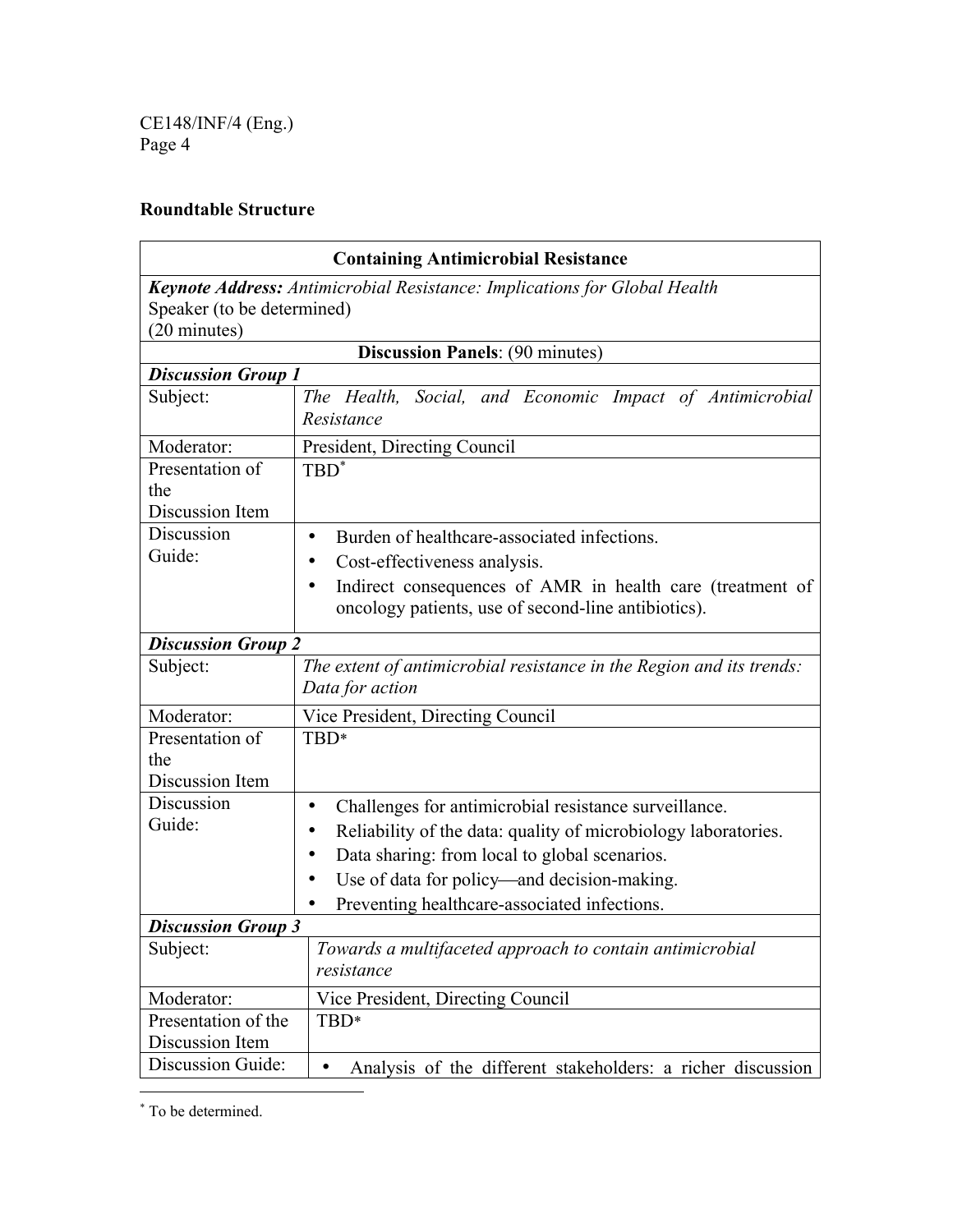|                | environment.                                                                                             |
|----------------|----------------------------------------------------------------------------------------------------------|
| $\bullet$      | Integrating surveillance and defining common actions with<br>other sectors.                              |
|                | Role of consumers and civil society in antimicrobial use.                                                |
|                | Availability and quality of drugs: the first step in addressing<br>antimicrobial resistance containment. |
|                | National strategies for the rational use of medicines.                                                   |
| $\bullet$      | Improving prescribing practices.                                                                         |
| <b>Reports</b> |                                                                                                          |

*Rapporteur Reports***:** The three rapporteurs from the three *discussion groups* meet and prepare a joint report.

| <b>Presentation of</b> | Dr. Marcos Antonio Espinal, Manager, Health Surveillance,                                |
|------------------------|------------------------------------------------------------------------------------------|
|                        | <i>the Report in the</i> Disease Prevention and Control Area, presents the report to the |
| <i>plenary session</i> | plenary session of the Directing Council.                                                |
| $(10 \text{ minutes})$ |                                                                                          |

## **Participants and Guests**

- Official Member State delegates to the Directing Council.
- Organization of American States (OAS).
- Inter-American Development Bank (IDB).
- Pan American Development Foundation (PADF).
- Inter-American Institute for Cooperation on Agriculture (IICA).
- Economic Commission for Latin America and the Caribbean (ECLAC).
- World Bank.
- Centers for Disease Control and Prevention (CDC).
- Institute of Medicine.
- Cooperation agencies: Canadian International Development Agency (CIDA); U.K. Department for International Development (DFID); Swedish International Development Cooperation Agency (SIDA); Spanish International Development Cooperation Agency (AECID); European Commission Humanitarian Aid Office (ECHO), among others.
- Partners and allies: Alliance for the Prudent Use of Antibiotics (APUA); Center for Global Development; Instituto Carlos G. Malbran (Argentina); Management Sciences for Health; ReAct Ecuador; Asociación Panamericana de Infectología; and Sociedad Latinoamericana de Infectología Pediátrica.
- Members of the Technical Advisory Group on Antimicrobial Resistance and Infection Prevention and Control will be co-facilitating the discussions.